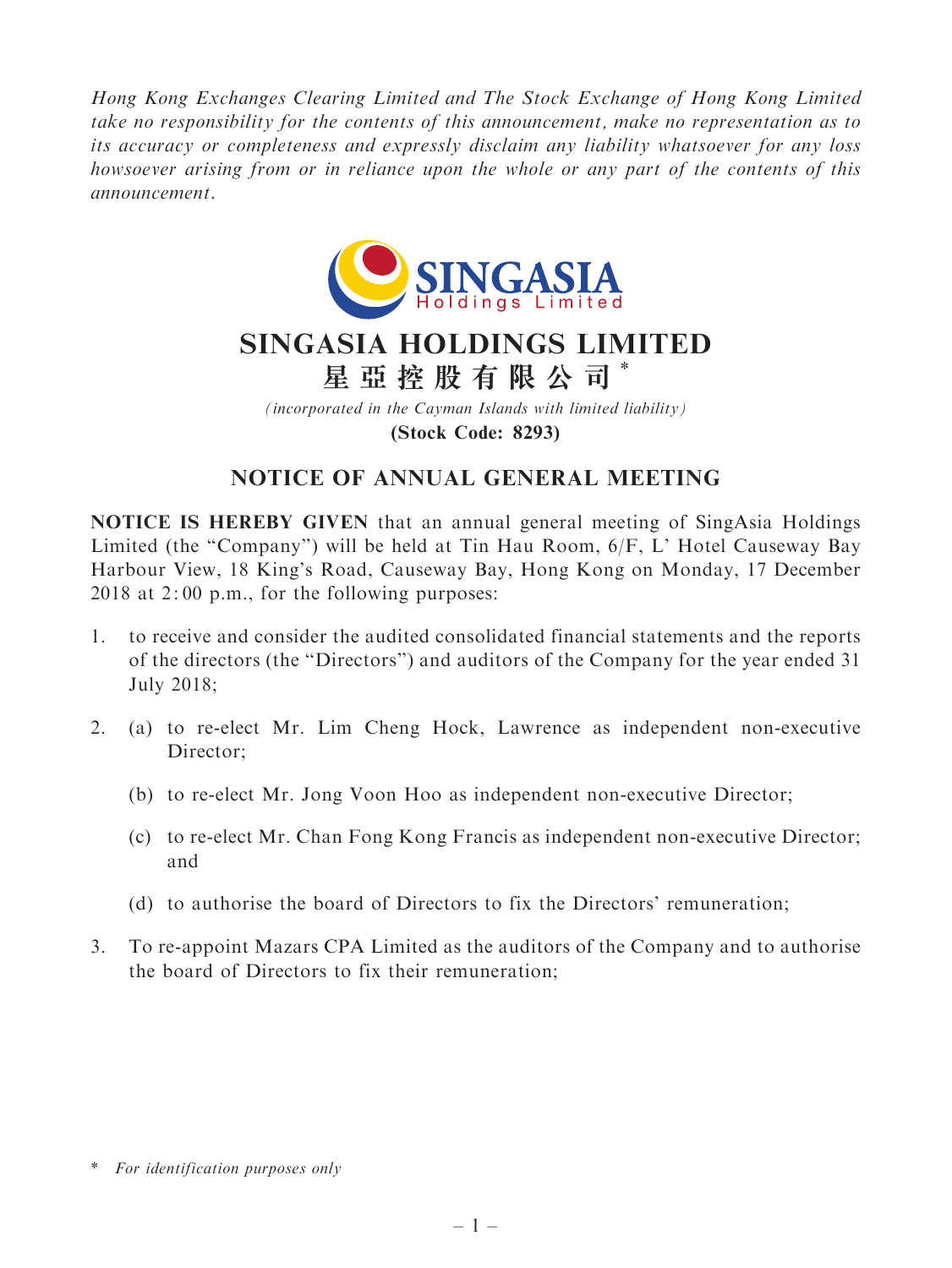4. To, as special business, consider and, if thought fit, pass the following resolution (with or without amendment) as an ordinary resolution:

#### ''THAT:

- (a) subject to paragraph (c) below, pursuant to the Rules (the ''GEM Listing Rules'') Governing the Listing of Securities on GEM of The Stock Exchange of Hong Kong Limited (the ''Stock Exchange''), the exercise by the Directors during the Relevant Period (as defined below) of all the powers of the Company to allot, issue and deal with unissued shares of the Company (the ''Shares'') and to make or grant offers, agreements and options, including warrants to subscribe for Shares, which might require the exercise of such powers be and the same is hereby generally and unconditionally approved;
- (b) the approval in paragraph (a) above shall authorise the Directors during the Relevant Period to make or grant offers, agreements and options which might require the exercise of such powers after the end of the Relevant Period;
- (c) the number of Shares allotted or agreed conditionally or unconditionally to be allotted (whether pursuant to options or otherwise) by the Directors pursuant to the approval in paragraph (a) above, otherwise than pursuant to (i) a Rights Issue (as defined below); or (ii) the exercise of any options granted under the existing share option scheme of the Company; or (iii) any scrip dividend or similar arrangements providing for the allotment and issue of Shares in lieu of the whole or part of a dividend on Shares in accordance with the articles of association of the Company in force from time to time; or (iv) any issue of Shares upon the exercise of rights of subscription or conversion under the terms of any warrants of the Company or any securities which are convertible into Shares, shall not exceed the aggregate of:
	- (aa) 20 per cent. of the number of issued Shares on the date of the passing of this resolution; and
	- (bb) (if the Directors are so authorised by a separate ordinary resolution of the shareholders of the Company) the number of Shares repurchased by the Company subsequent to the passing of this resolution (up to a maximum equivalent to 10 per cent. of the number of issued Shares on the date of the passing of resolution no. 5),

and the authority pursuant to paragraph (a) of this resolution shall be limited accordingly; and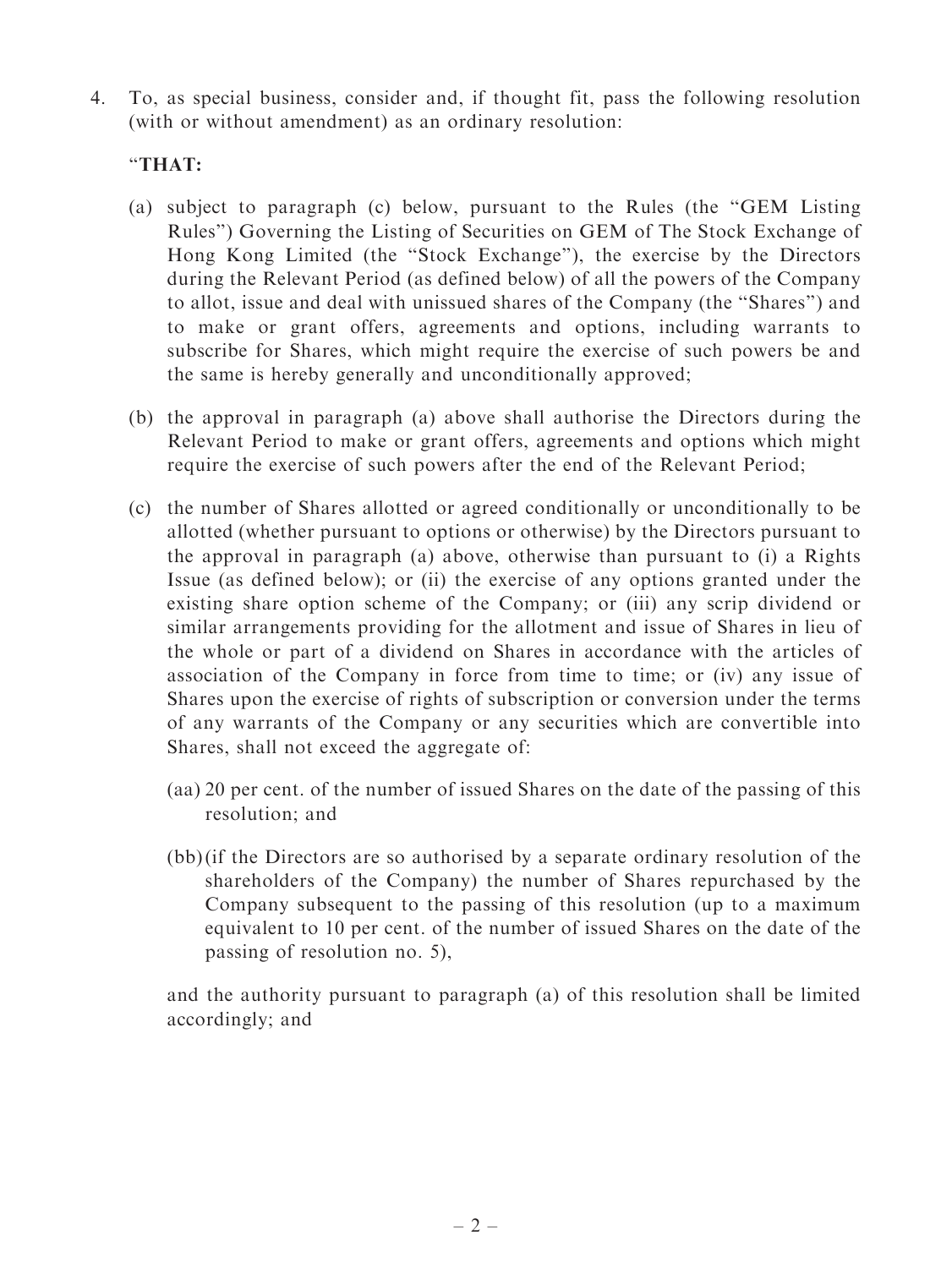(d) for the purposes of this resolution:

"Relevant Period" means the period from the date of the passing of this resolution until whichever is the earliest of:

- (i) the conclusion of the next annual general meeting of the Company;
- (ii) the expiration of the period within which the next annual general meeting of the Company is required by the articles of association of the Company, the Companies Law (Revised) of the Cayman Islands or any other applicable laws of the Cayman Islands to be held; and
- (iii) the passing of an ordinary resolution by the shareholders of the Company in general meeting revoking or varying the authority given to the Directors by this resolution;

''Rights Issue'' means an offer of Shares, or offer or issue of warrants, options or other securities giving rights to subscribe for Shares open for a period fixed by the Directors to holders of Shares on the register on a fixed record date in proportion to their then holdings of Shares (subject to such exclusion or other arrangements as the Directors may deem necessary or expedient in relation to fractional entitlements, or having regard to any restrictions or obligations under the laws of, or the requirements of, or the expense or delay which may be involved in determining the existence or extent of any restrictions or obligations under the laws of, or the requirements of, any jurisdiction outside Hong Kong or any recognised regulatory body or any stock exchange outside Hong Kong).''

5. To, as special business, consider and, if thought fit, pass the following resolution (with or without amendment) as an ordinary resolution:

### ''THAT:

- (a) the exercise by the Directors during the Relevant Period (as defined below) of all powers of the Company to purchase the Shares on the Stock Exchange or any other stock exchange on which the Shares may be listed and recognised by the Securities and Futures Commission and the Stock Exchange for such purpose, and otherwise in accordance with the rules and regulations of the Securities and Futures Commission, the Stock Exchange, the Companies Law and all other applicable laws in this regard, be and the same is hereby generally and unconditionally approved;
- (b) the aggregate number of Shares which may be purchased by the Company pursuant to the approval in paragraph (a) during the Relevant Period shall not exceed 10 per cent. of the number of issued Shares as at the date of the passing of this resolution and the authority pursuant to paragraph (a) of this resolution shall be limited accordingly; and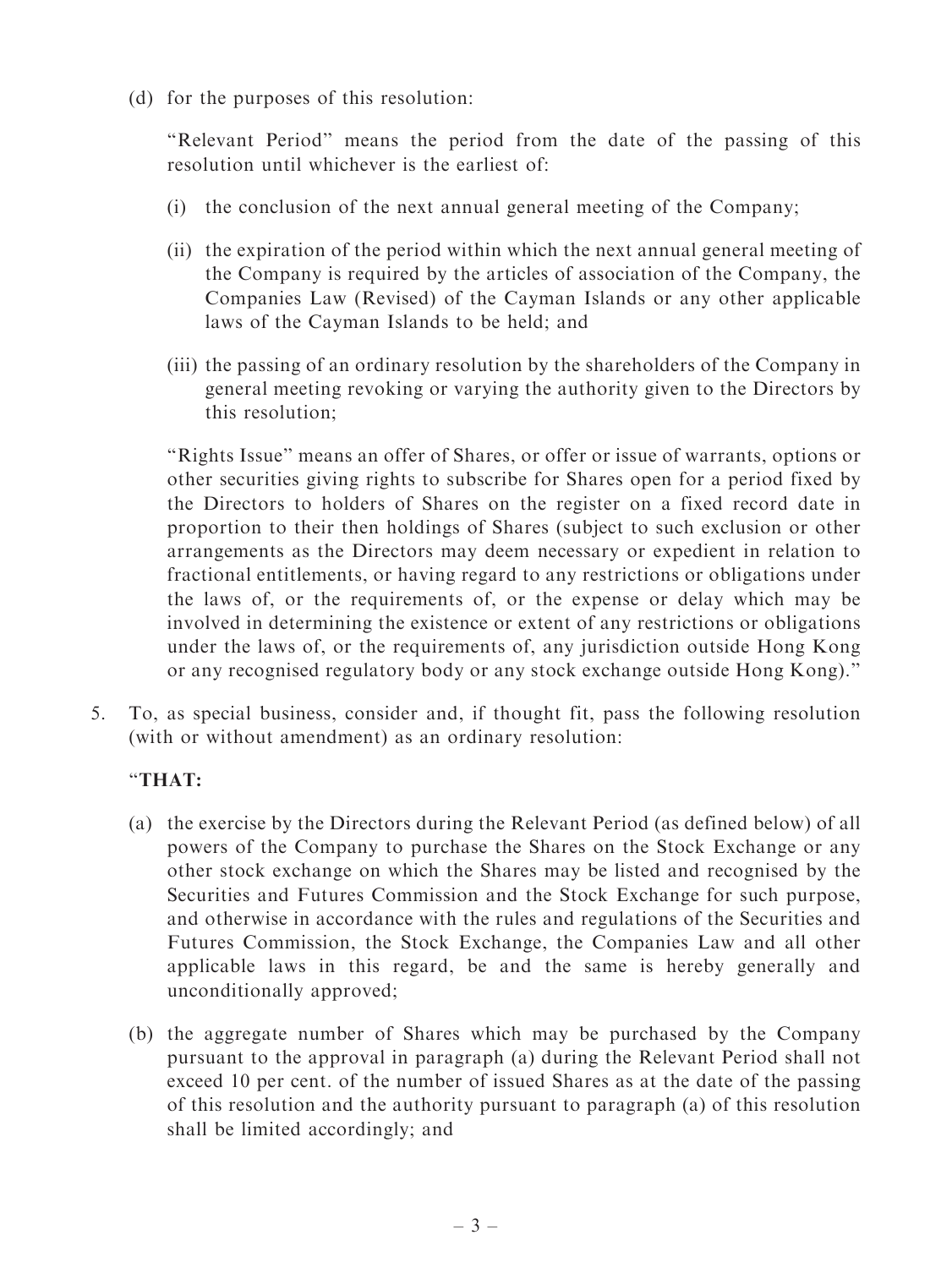- (c) for the purposes of this resolution, ''Relevant Period'' means the period from the date of the passing of this resolution until whichever is the earliest of:
	- (i) the conclusion of the next annual general meeting of the Company;
	- (ii) the expiration of the period within which the next annual general meeting of the Company is required by the articles of association of the Company, the Companies Law (Revised) of the Cayman Islands or any other applicable laws of the Cayman Islands to be held; and
	- (iii) the passing of an ordinary resolution by the shareholders of the Company in general meeting revoking or varying the authority given to the Directors by this resolution.''
- 6. To, as special business, consider and, if thought fit, pass the following resolution (with or without amendment) as an ordinary resolution:

''THAT the Directors be and they are hereby authorised to exercise the authority referred to in paragraph (a) of resolution no. 4 above in respect of the number of Shares referred to in sub-paragraph (bb) of paragraph (c) of such resolution.''

> By order of the Board SingAsia Holdings Limited Sim Hak Chor Chairman

Hong Kong, 31 October 2018

Registered office: Clifton House 75 Fort Street P.O. Box 1350 Grand Cayman KY1-1108 Cayman Islands

Principal place of business in Hong Kong: 19th Floor, Prosperity Tower 39 Queen's Road Central Central Hong Kong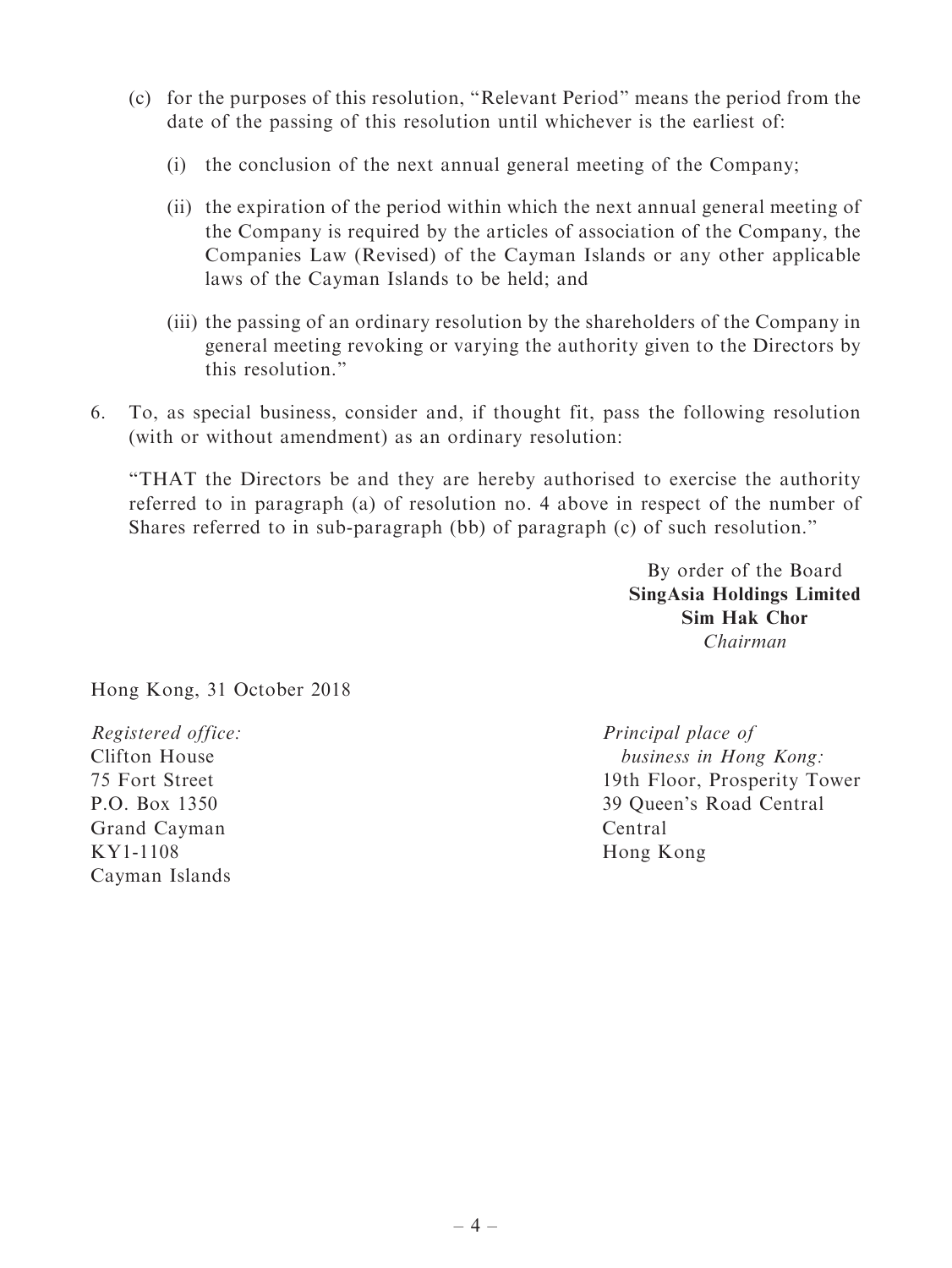#### Notes:

- 1. A member entitled to attend and vote at the annual general meeting convened by the above notice is entitled to appoint one or more proxy to attend and, subject to the provisions of the articles of association of the Company, to vote on his behalf. A proxy need not be a member of the Company but must be present in person at the annual general meeting to represent the member. If more than one proxy is so appointed, the appointment shall specify the number and class of Shares in respect of which each such proxy is so appointed.
- 2. A form of proxy for use at the annual general meeting is enclosed. Whether or not you intend to attend the annual general meeting in person, you are encouraged to complete and return the enclosed form of proxy in accordance with the instructions printed thereon.
- 3. In order to be valid, the form of proxy must be deposited together with a power of attorney or other authority, if any, under which it is signed or a notarially certified copy of that power or authority, at the Company's Hong Kong branch share registrar, Union Registrars Limited, at Suites 3301–04, 33/ F., Two Chinachem Exchange Square, 338 King's Road, North Point, Hong Kong no later than Saturday, 15 December 2018 at 2: 00 p.m. (Hong Kong Time). Completion and return of a form of proxy will not preclude a shareholder of the Company from attending and voting in person at the annual general meeting or any adjournment thereof, should he/she/it so wish.
- 4. In relation to the proposed resolution no. 2 above, details of the retiring Directors standing for reelection are set out in Appendix II to this circular.
- 5. In relation to proposed resolutions no. 4 and 6 above, approval is being sought from the shareholders for the granting to the Directors of a general mandate to authorise the allotment and issue of shares of the Company under the GEM Listing Rules. The Directors have no immediate plans to issue any new shares of the Company other than Shares which may fall to be issued under the share option scheme of the Company or any scrip dividend scheme which may be approved by shareholders.
- 6. In relation to proposed resolution no. 5 above, the Directors wish to state that they will exercise the powers conferred thereby to repurchase Shares in circumstances which they deem appropriate for the benefit of the shareholders of the Company. An explanatory statement containing the information necessary to enable the shareholders to make an informed decision to vote on the proposed resolution as required by the GEM Listing Rules is set out in Appendix I to this circular.
- 7. The record date for determining the entitlement of the shareholders of the Company to attend and vote at the annual general meeting will be Tuesday, 11 December 2018. All transfers of shares of the Company accompanied by the relevant share certificates must be lodged with the Company's Hong Kong branch share registrar, Union Registrars Limited, at Suites 3301–04, 33/F., Two Chinachem Exchange Square, 338 King's Road, North Point, Hong Kong, for registration no later than 4: 00 p.m. on Tuesday, 11 December 2018.
- 8. If Typhoon Signal No. 8 or above, or a "black" rainstorm warning is in effect any time after 11:00 a.m. on the date of the annual general meeting, the meeting will be postponed. The Company will publish an announcement on the website of the Company at http://www.singasia.com.sg/ and on the HKExnews website of the Stock Exchange at http://www.hkexnews.hk/ to notify the shareholders of the Company of the date, time and venue of the rescheduled meeting.